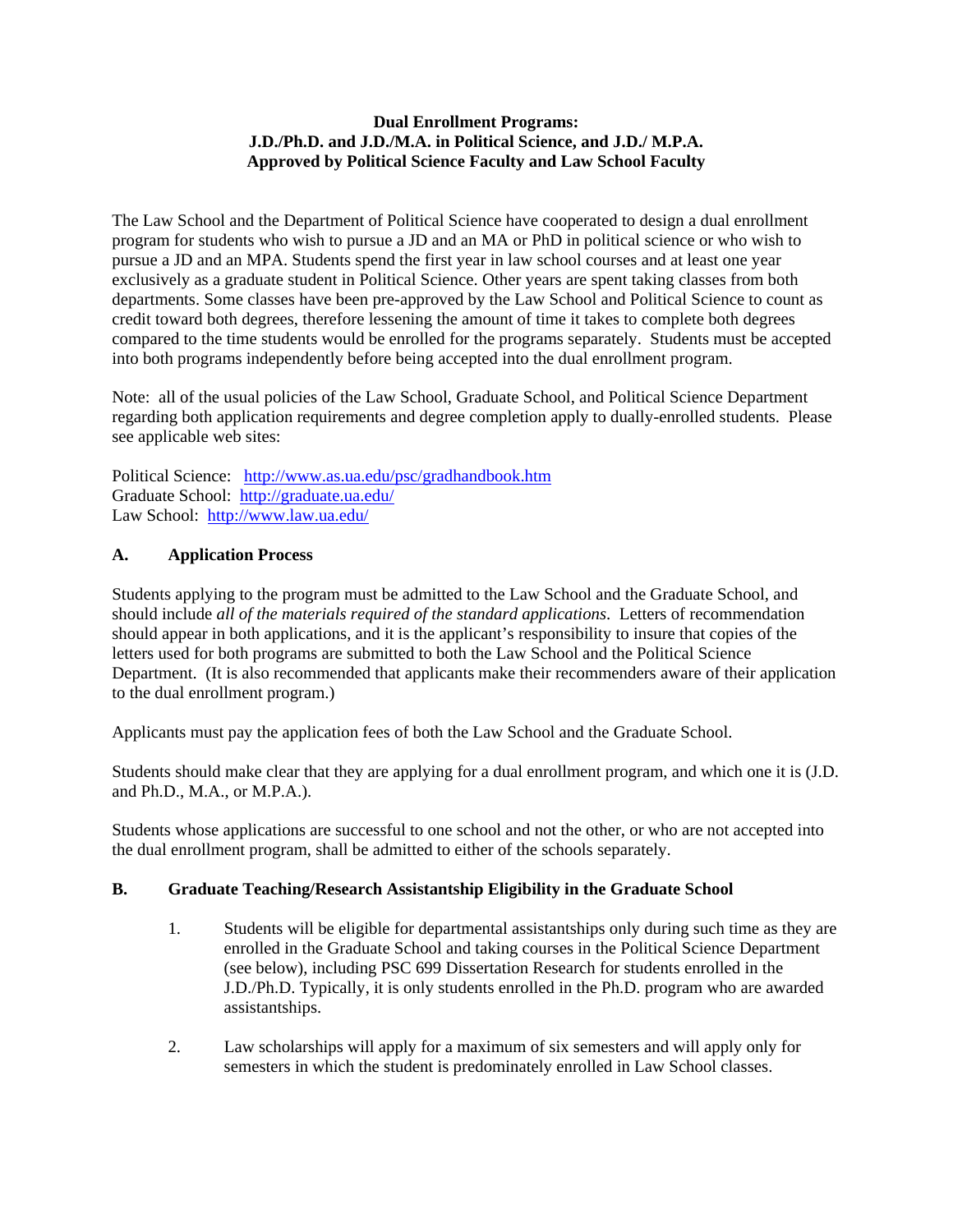## **C. Tuition and Fees**

Students in the dual enrollment programs pay tuition based upon University policies. Generally, students will pay tuition based on the school in which they are enrolled for the most hours.

#### **D. Course of Study**

- 1. Students spend their first year in the Law School completing the normal requirements of first year Law degree students. $<sup>1</sup>$  $<sup>1</sup>$  $<sup>1</sup>$ </sup>
- 2. Thereafter, students are expected to spend at least one year exclusively in the Department of Political Science.
- 3. During other years, courses may be divided between the Schools, but in any given semester, students will be enrolled in either the Graduate School or the Law School.

Students must remain in good standing with both the Graduate School and the Law School to remain a part of the dual enrollment program.

## **E. Political Science Credits & Degree Requirements**

Note: students are again reminded that all of the regular Graduate School and Political Science degree requirements with regard to residency, plan of study, fields of study, comprehensive exams, dissertation committee, etc. are applicable.

1. Dual enrollment students are expected to complete the full requirements for the M.A./ M.P.A. (36 Hours, or 30 Hours and a Master's Thesis) or Ph.D. (60 hours and completion of a dissertation), including the field requirements for each degree. Students are strongly urged to decide on their fields of study as early as possible.*Core courses* in each field must be completed within the Department of Political Science Department. The department's methodology requirements, however, may be waived, on a case-by-case basis, by the Graduate Director or, for Ph.D. students, the major field advisor in coordination with the Graduate Director. Law School courses may be applied toward degree requirements as follows:

First Semester (Hours) 600 Contracts I (2) 602 Torts (4) 603 Criminal Law (4) 608 Civil Procedure (4) 610 Legal Writing and Research (2)

Second Semester (Hours) 605 Contracts II (3) 601 Property (4) 609 Constitutional Law (4) 642 Evidence (3 648 Research & Writing (Moot Court) (2)

<span id="page-1-0"></span><sup>&</sup>lt;sup>1</sup> First-Year of Law School consists of the following: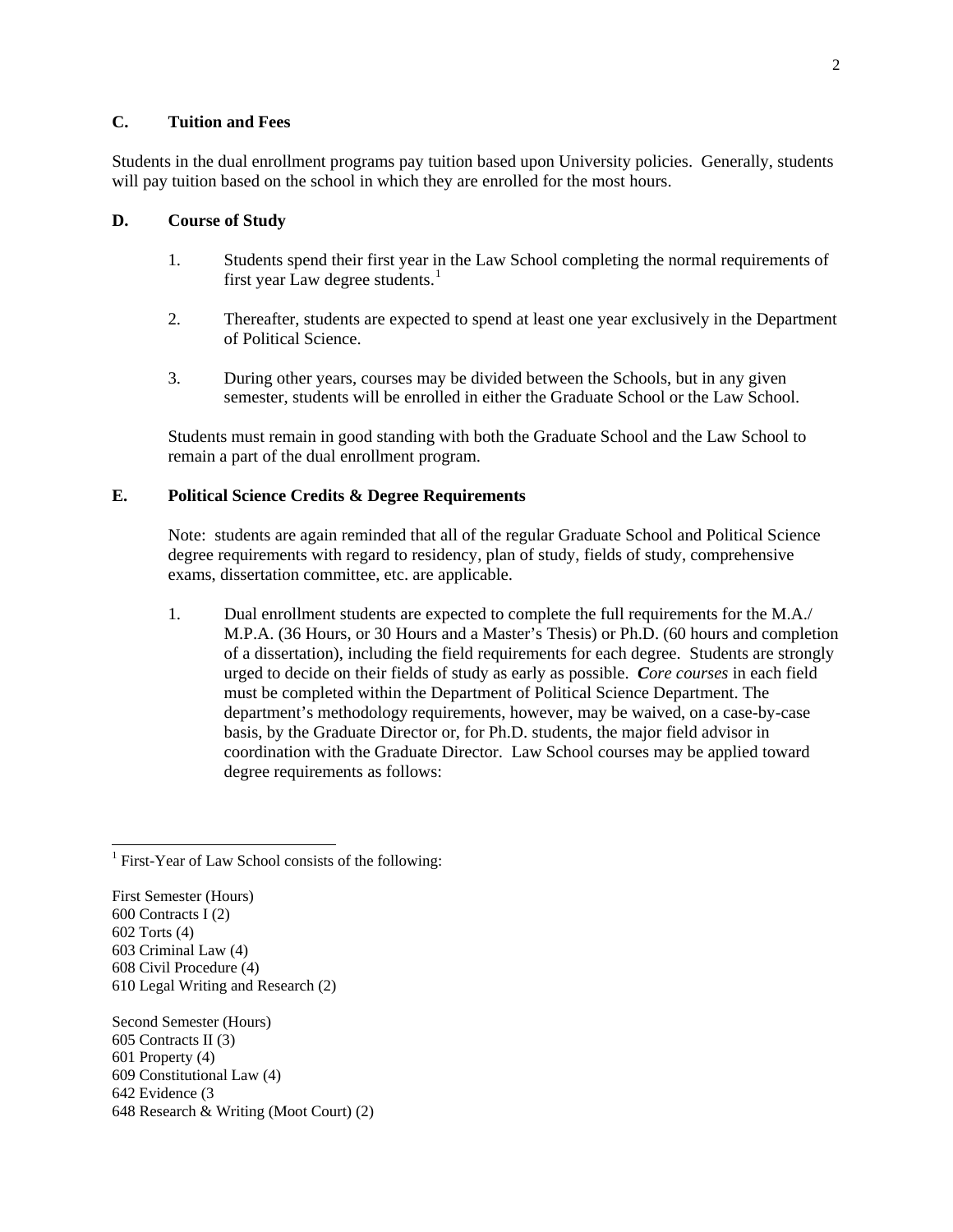- a. **Ph.D.** Fifteen semester hours of elective Law School credits of a political science nature may be applied to the Ph.D. requirements. A maximum of six hours of Law courses per major field and three hours per minor field can be counted. Beyond the field and methods requirements, the Ph.D. program requires nine more hours, and these may be Law courses approved for any field or as electives.
- b. **M.A**. Nine semester hours of elective Law School credit of a political science nature may be applied to the M.A. requirements. A maximum of one Law course for each of the three M.A. fields may be applied.
- c. **M.P.A.** Fifteen hours of Law School credit may be applied toward the M.P.A., the details to be worked out with the M.P.A. advisor.
- 2. A list of courses within the Law School courses pre-approved for being considered for Political Science credit is appended. The list does not imply that other courses are necessarily excluded, including courses taught by visitors to the Law School. The list will change as future courses are added or changed; courses not on the list must be approved by Political Science faculty in the appropriate fields (i.e., American Politics, Comparative Politics, International Relations, Political Theory, and Public Administration). Such courses must be approved by the appropriate field faculty before the student can receive credit; students should obtain this approval (through their Department advisor) *before* taking any such courses.
- 3. Comprehensive Exams in Political Science
	- a. **M.A. and M.P.A. students**: the appropriate advisors will determine, with appropriate Law School faculty, the degree of involvement of Law School faculty in comprehensive exams.
	- b. **Ph.D. students**: Law School professors will offer questions for the student's fields, participate in grading, and be given the option of participating in oral exams.
- 4. Advising

Dual-enrollment students will be advised on their Political Science course of study by an advisor within the Political Science Department. M.A. and Ph.D. students will be advised by the Director of Graduate Studies; M.P.A. students will be advised by the Director of the M.P.A. Program

## **F. Law School Credits and Degree Requirements**

To complete a J.D., dual-enrollment students will complete 75 credit hours within the Law School and 15 hours in the Department of Political Science that are approved for Law School credit, as indicated in the appended list.

The Dean of the Law School will determine a procedure for identifying a sufficient number of courses and credits within the Department of Political Science to meet the 15 hour requirement.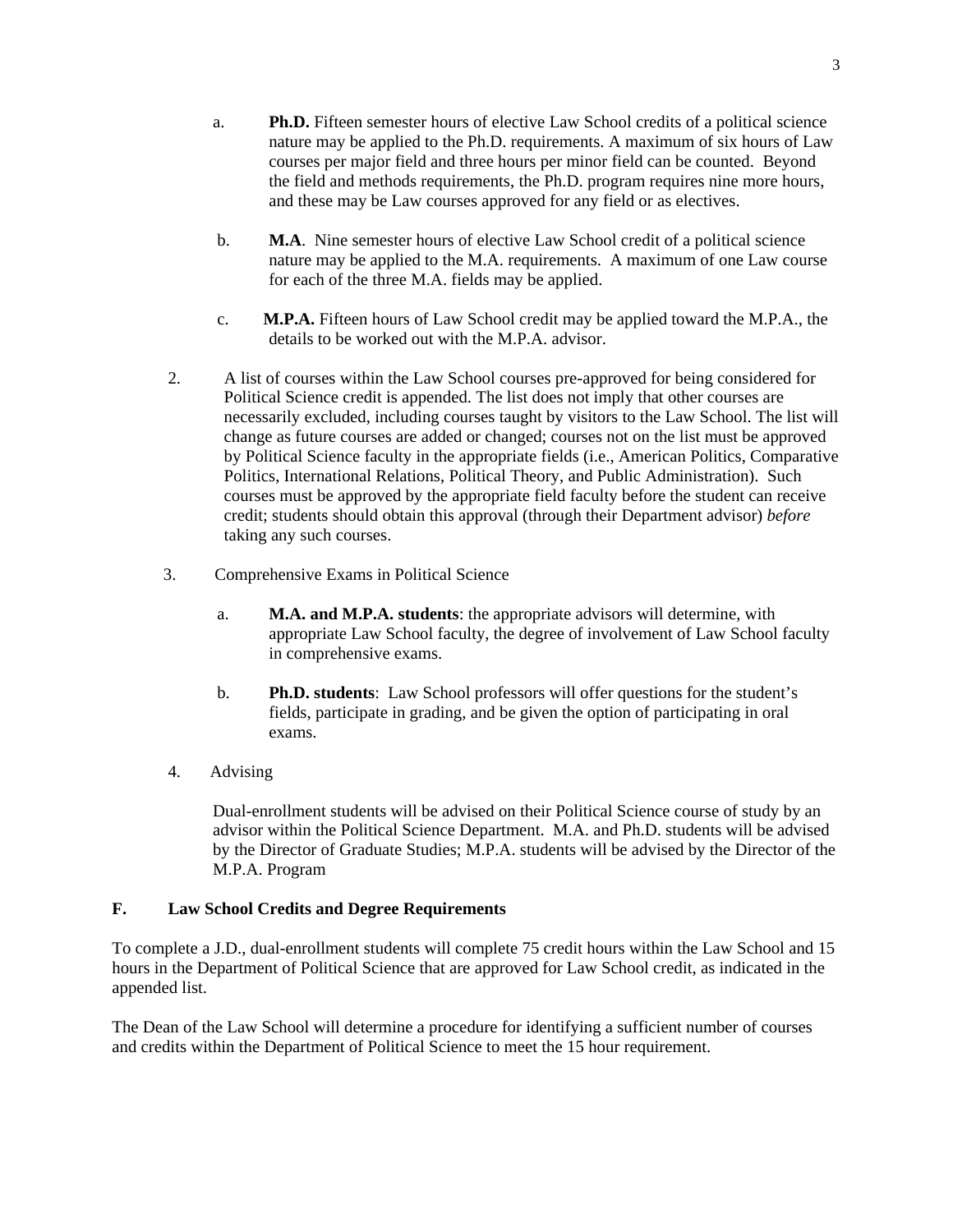# **G. GPA**

Courses taken in the Law School that count for credit in the Department of Political Science will not be computed as a part of the student's graduate degree GPA. Likewise, courses taken in the Department of Political Science (or the Graduate School generally) will not be counted as a part of the law student's overall GPA towards a JD.

## **H. Progress Toward Degrees**

Dually-enrolled J.D. and M.A. or M.P.A. students are normally expected receive both of their degrees in their 4th or 5th year of study.

Dually-enrolled J.D./Ph.D. students are expected to complete their law degree no later than 6 years from their entry into the Law School. Later graduation dates must be sought with the permission of the Dean of the Law School. Ph.D. degrees must be completed within eight years from the time of first registration in Ph.D. courses.

Students graduating from the J.D./M.A., J.D./M.P.A. and J.D./Ph.D. programs receive the diplomas of the Law School and the Graduate School.

Students in the dual enrollment program who do not complete their J.D. may receive credit for courses for which they receive a grade of "C" or better from the Law School, not to exceed 12 credit hours for Ph.D. students.

Students in the dual enrollment program who do not complete the M.A., M.P.A. or Ph.D. may receive credit toward the J.D. for 6 Political Science hours with a grade of "C" or better.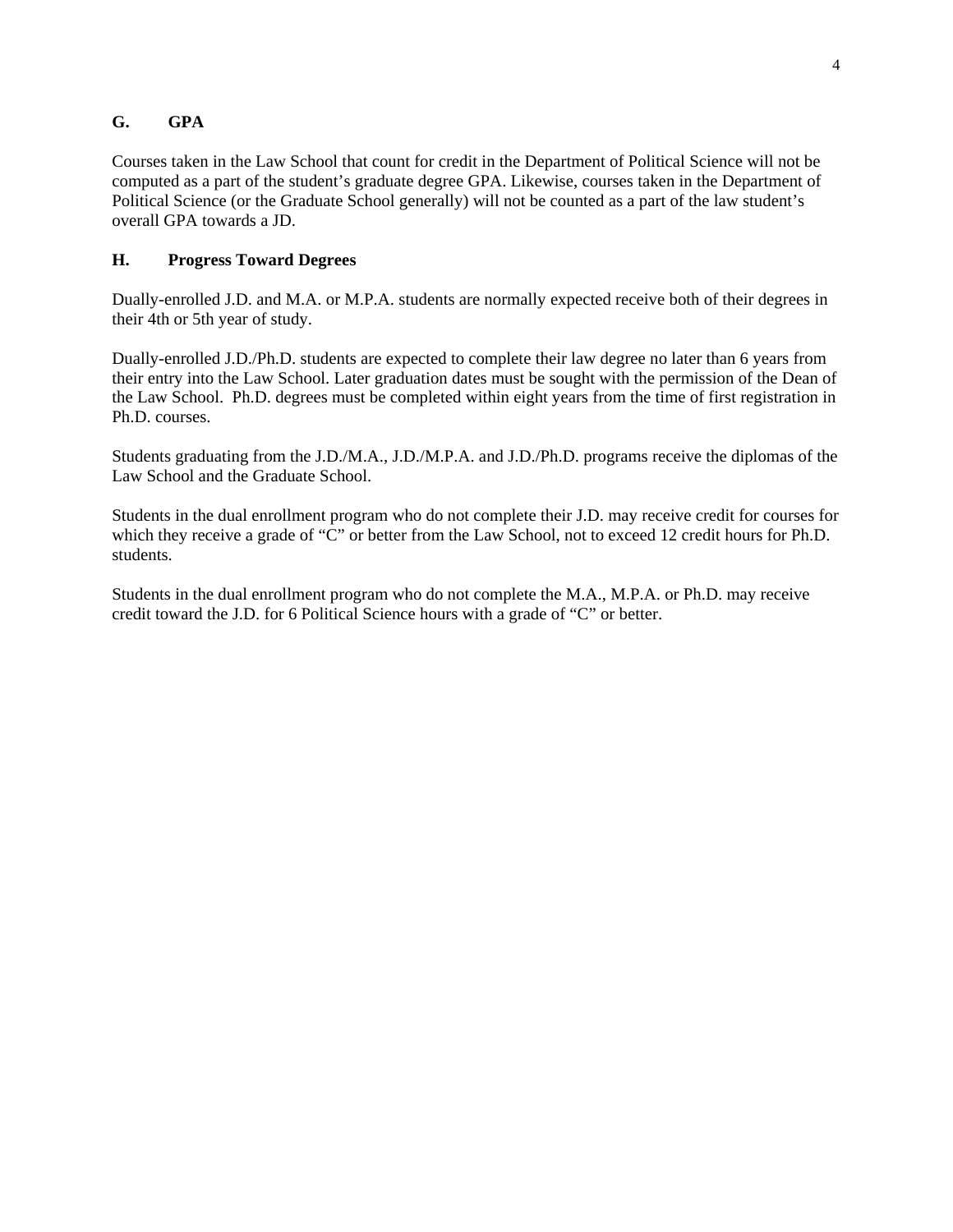#### **Proposed Program of Study for J.D./M.A. or J.D./Ph.D. in Political Science, or J.D./M.P.A.**

|                | First Year - Fall Semester (16 hours)   | Second Year - Fall Semester                  |
|----------------|-----------------------------------------|----------------------------------------------|
| <b>LAW 600</b> | Contracts I (2 hours)                   | 12 hours fulfilling M.A./M.P.A. requirements |
| LAW 602        | Torts (4 hours)                         |                                              |
| LAW 603        | Criminal Law (4 hours)                  | Second Year - Spring Semester                |
| <b>LAW 608</b> | Civil Procedure (4 hours)               | 12 hours fulfilling M.A./M.P.A. requirements |
| LAW 610        | Legal Research/Writing I                |                                              |
|                | (2 hours)                               | Third Year - Fall Semester                   |
|                |                                         | 6 political science hours                    |
|                | First Year - Spring Semester (16 hours) | 6 law school hours                           |
| LAW 605        | Contracts II (3 hours)                  |                                              |
| <b>LAW 609</b> | <b>Constitutional Law</b>               | Third Year - Spring Semester                 |
|                | (4 hours)                               | 6 political science hours or thesis work     |
| LAW 606        | Property (4 hours)                      | 8 law school hours                           |
| LAW 642        | Evidence (3 hours)                      | <b>TAKE POLITICAL SCIENCE COMPS</b>          |
| <b>LAW 648</b> | Legal Research/Writing II               |                                              |
|                | (2 hours)                               | Fourth Year - Fall Semester                  |
|                |                                         | 14 law school hours                          |

Fourth Year - Spring Semester 15 law school hours

### **Proposed Program of Study for J.D./Ph.D. in Political Science**

|                | First Year - Fall Semester (16 hours) |
|----------------|---------------------------------------|
| <b>LAW 600</b> | Contracts I (2 hours)                 |
| <b>LAW 602</b> | Torts (4 hours)                       |
| <b>LAW 603</b> | Criminal Law (4 hours)                |
| <b>LAW 608</b> | Civil Procedure (4 hours)             |
| <b>LAW 610</b> | Legal Research/Writing I              |
|                | (2 hours)                             |
|                |                                       |

| First Year - Spring Semester (16 hours) |  |  |  |  |
|-----------------------------------------|--|--|--|--|
|-----------------------------------------|--|--|--|--|

| LAW 605        | Contracts II (3 hours)    |
|----------------|---------------------------|
| <b>LAW 609</b> | <b>Constitutional Law</b> |
|                | (4 hours)                 |
| <b>LAW 606</b> | Property (4 hours)        |
| LAW 642        | Evidence (3 hours)        |
| <b>LAW 648</b> | Legal Research/Writing II |
|                | (2 hours)                 |
|                |                           |

Second Year - Fall Semester 12 political science hours

Second Year - Spring Semester 12 political science hours

Third Year - Fall Semester 6 political science hours 6 law school hours

Third Year - Spring Semester 6 political science hours 6 law school hours

Fourth Year - Fall Semester 15 law school hours

Fourth Year - Spring Semester 16 law school hours

Fifth Year - Fall Semester 9 political science hours

Fifth Year - Spring Semester TAKE POLITICAL SCIENCE COMPS Begin dissertation hours (PSC 699 – total of 24 hours required for graduation)

Sixth Year Write and defend dissertation.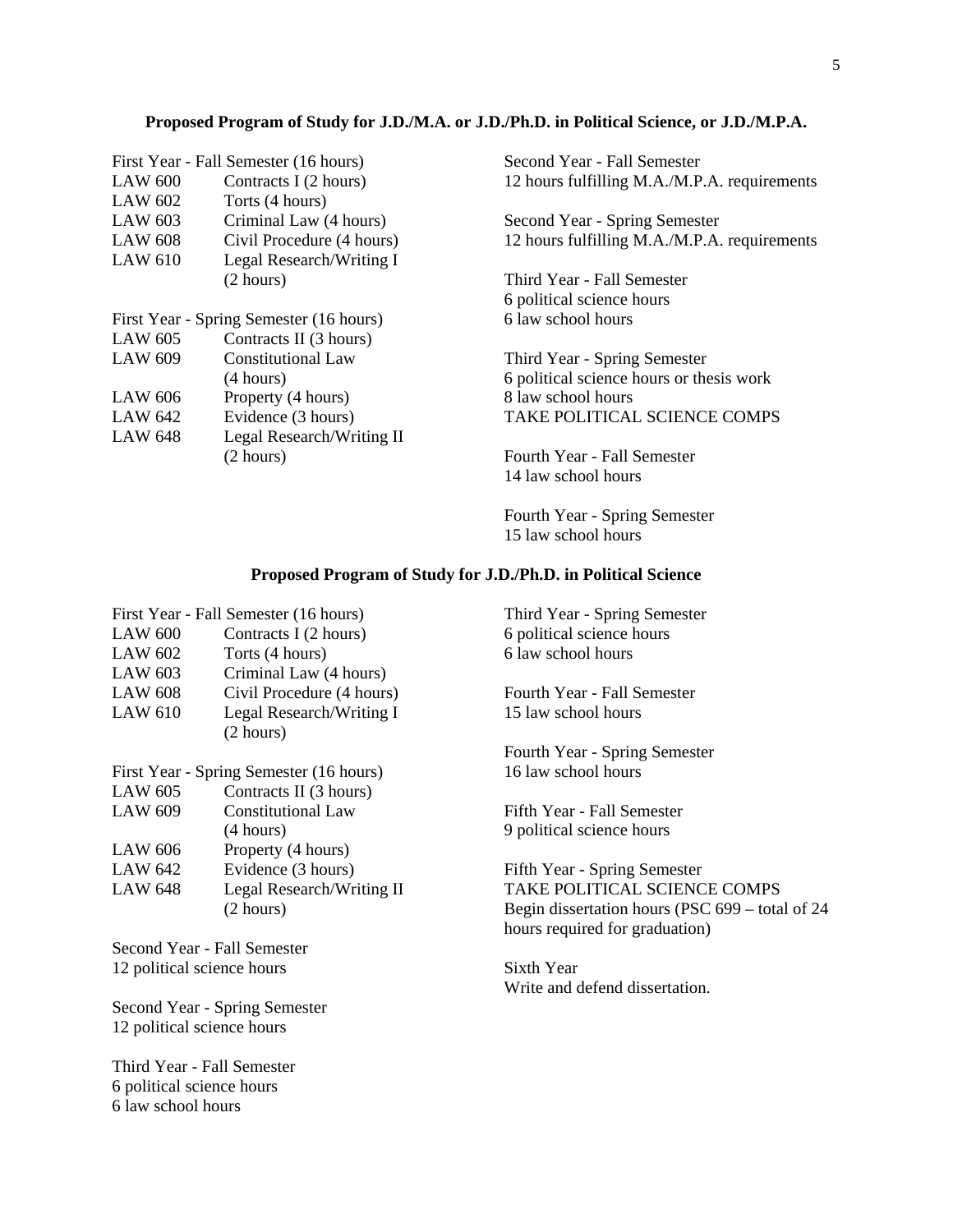## **Hours Proposed or Approved for Credit for Dually-enrolled J.D./Ph.D., J.D./M.A., and J.D./M.P.A. Students**

**Political Science Classes which Count Toward the J.D. Degree**. Dually-enrolled J.D./M.A., J.D./ M.P.A. and J.D./Ph.D. students are allowed to transfer 15 Political Science credits to the J.D. Program from the following courses:

- PSC 661 The Environment of Public Administration
- PSC 512 Urban and Metropolitan Government\*
- PSC 513 American Foreign Policy
- PSC 514 American Defense Policy\*
- PSC 615 American National Government Exec./Legislative Institutions
- PSC 561 Administrative Regulation
- PSC 562 Public Personnel Administration
- PSC 634 Politics of Advanced Industrialized Democracies
- PSC 635 Politics of the European Union
- PSC 612 Judicial Politics
- PSC 613 Intergovernmental Relations\*
- PSC 544 International Organization\*
- PSC 552 American Political Thought
- PSC 650 Ancient Political Thought
- PSC 651 Modern Political Thought

\*Not currently offered, although may be in the future.

**Law School Classes Tentatively Proposed or Approved to Count Toward a Political Science Degree, by Field**. Dually-enrolled students are allowed to transfer up to 15 Law School credits to the Ph.D. Program; up to 15 hours to the M.P.A. program and up to 9 hours to the M.A. Program, from the following courses.

Note: courses that are checked have been approved by the Political Science field faculty based on syllabi available online. Other courses listed for each field are just possibilities at this time.

### **American Politics**

| $\times$ LAW 609     | Constitutional Law (may count toward Political Theory)       |
|----------------------|--------------------------------------------------------------|
| $\sqrt{\rm LAW}$ 630 | <b>Constitutional Law</b>                                    |
| $\sqrt{\rm LAW}$ 670 | <b>Federal Jurisdiction</b>                                  |
| $\sqrt{LAW}$ 764     | <b>First Amendment Survey</b>                                |
| LAW 613              | <b>Election Law</b>                                          |
| LAW 693              | Legislation                                                  |
| LAW 726              | Civil Rights Legislation                                     |
| LAW 652              | Race, Racism and American Law (or possibly Political Theory) |
| LAW 633              | Gender and the Law                                           |
| <b>LAW 744</b>       | Legislative Drafting                                         |
|                      |                                                              |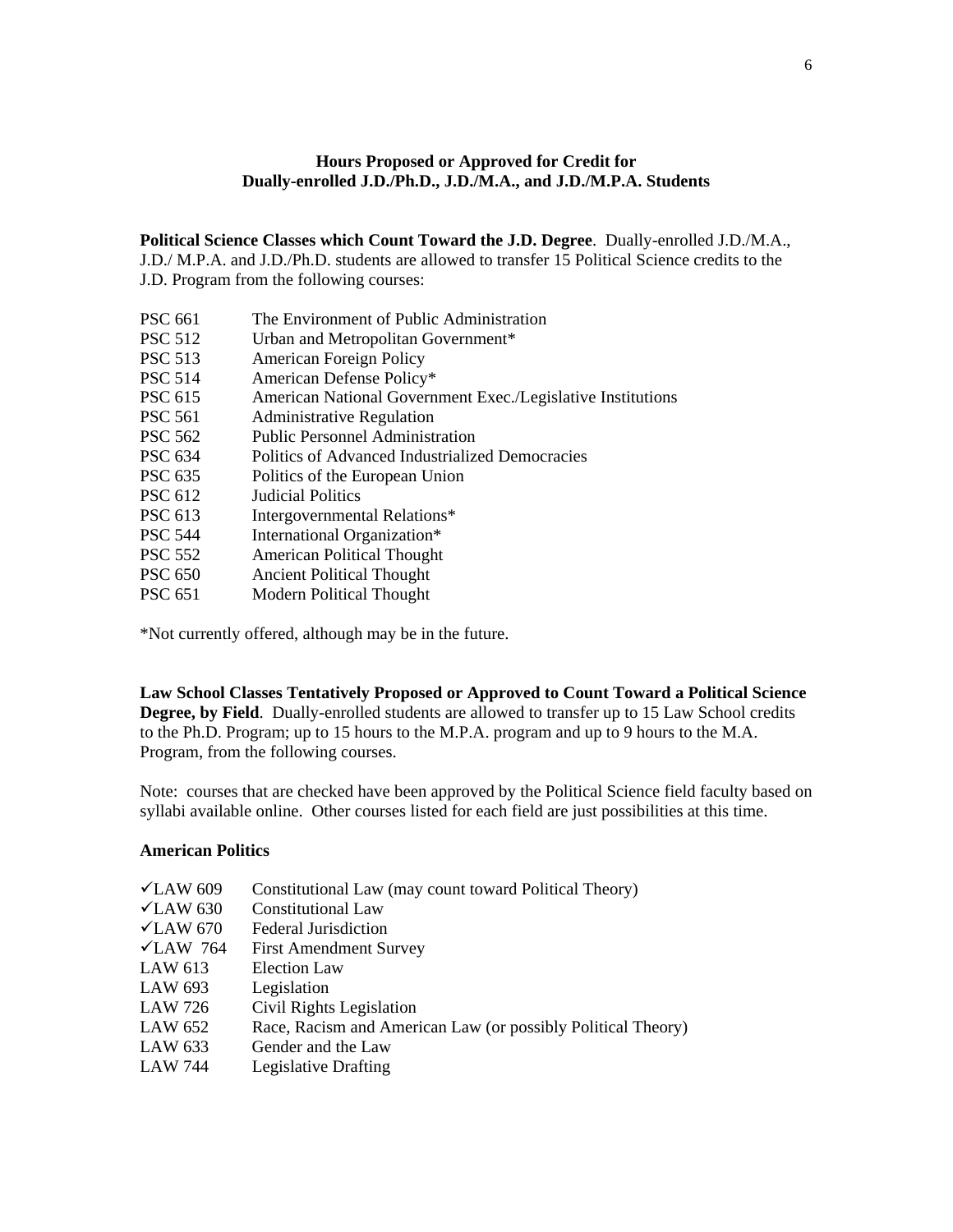### **Comparative Politics**

| $\sqrt{\rm LAW}$ 782 | European Union Seminar                 |
|----------------------|----------------------------------------|
| $\sqrt{\rm LAW}$ 754 | Legal Anthropology                     |
| $\sqrt{LAW}$ 786     | <b>Comparative Constitutions</b>       |
| LAW 639              | Comparative Law, European and American |

### **International Relations**

| $\sqrt{LAW}$ 710 | International Law                                         |
|------------------|-----------------------------------------------------------|
| LAW 666          | International Trade Law                                   |
| LAW 625          | International Law—Special Problems                        |
| LAW 763          | Environmental Law Seminar (Protecting Global Environment) |

## **Political Theory**

| $\sqrt{\rm LAW}$ 609 | Constitutional Law (may count toward American Politics, depending on syllabus) |
|----------------------|--------------------------------------------------------------------------------|
|                      | $\sqrt{\text{LAW } 717}$ Jurisprudence                                         |
| LAW 719              | Law and Religion                                                               |

## **Public Policy and Administration**

The following have potential to apply to the MPA Core Coursework:

| $\sqrt{\rm LAW}$ 683 | Administrative Law (also potentially fits in the Generalist track)                     |
|----------------------|----------------------------------------------------------------------------------------|
| LAW 650              | State and Local Taxation* (also potentially fits in the Budgeting and Finance          |
|                      | concentration, and Generalist track)                                                   |
| LAW 677              | Local Government Law* (also potentially fits in the Generalist track)                  |
| LAW 694              | Land Use Planning <sup>*</sup> (we are a little unsure of whether this could be a core |
|                      | course without further information)                                                    |

The following have potential to apply to the MPA Concentration in Personnel and Labor Relations:

| $\sqrt{\rm LAW}$ 607 | Disability Law                                |
|----------------------|-----------------------------------------------|
| $\sqrt{\rm LAW}$ 721 | <b>Employment Discrimination</b>              |
| $\sqrt{\rm LAW}$ 732 | <b>Employee Benefits</b>                      |
| LAW 704              | Employment Law: Occupational Safety & Health* |
| LAW 676              | Labor Law I                                   |
| LAW 631              | Labor Law II                                  |

The following have potential to apply to a planned new Concentration in Health Care Management:

LAW 718 Biomedical Ethics

The following have potential to apply to a new Concentration in Environmental Policy:

| $\sqrt{LAW}$ 702 | Environmental Law I  |
|------------------|----------------------|
| $\sqrt{LAW 771}$ | Environmental Law II |